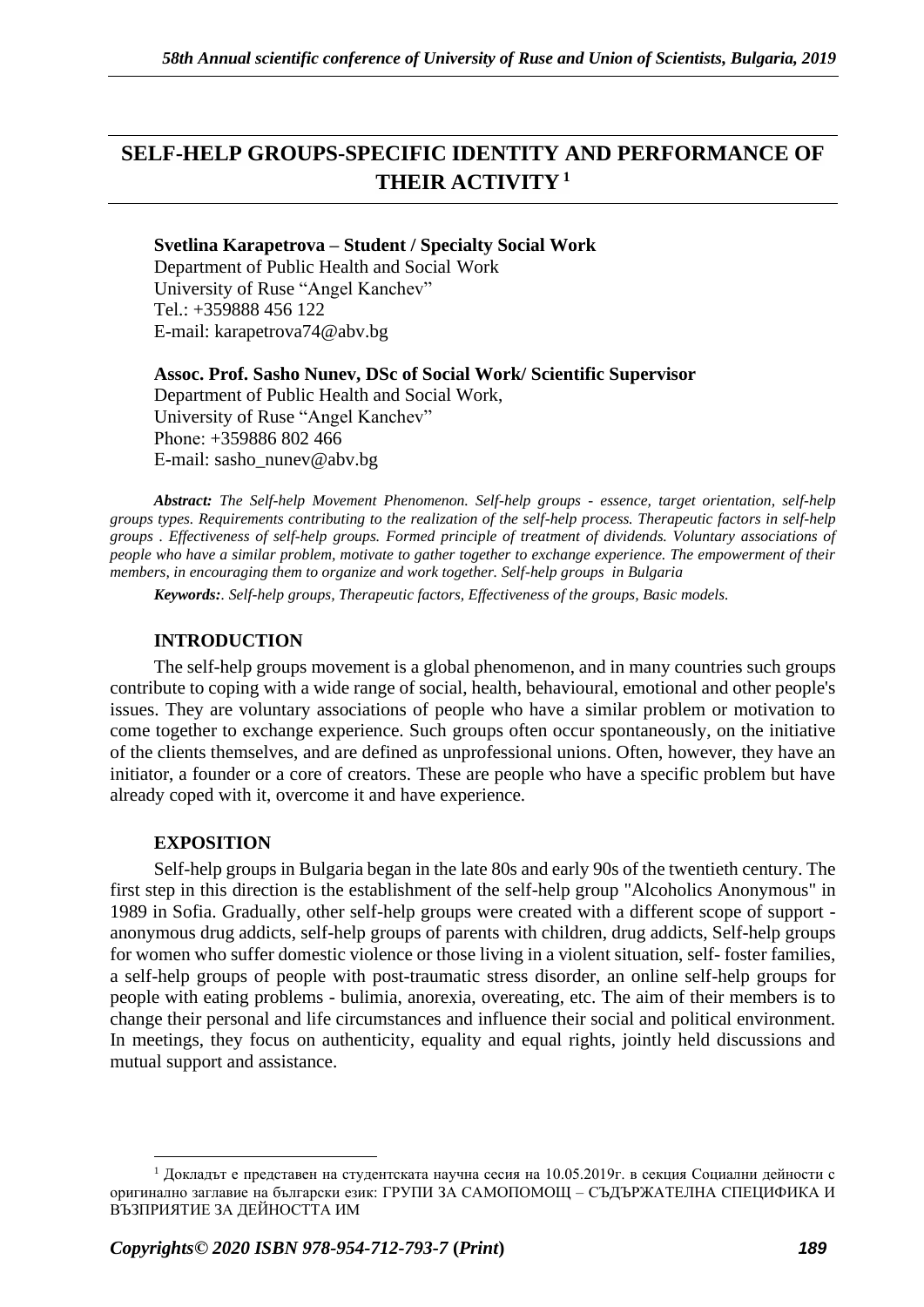## **Key points of the therapeutic concepts of self-help group**

The therapist concept focuses on key aspects related to achieving a positive effect, defining the roles of assisting self-help group, and facilitating self-help by getting individual and group support from people with the same problems. An essential part of a self-help group is the the empowerment of their members, in encouraging them to organize themselves and work together. Members have the opportunity to discover and make sure that others have difficulties and experiences similar to theirs. This brings relief that they are not alone in finding a solution that is related to their experiences. This sensation is defined as the phenomenon "all in one boat". Discussing taboo topics to one degree or another is easier and more successful in self-help groups. Each participant contributes to the group's activities, assumes responsibility for making decisions about their needs, behaviour and activities in the group; honest and open communication, encouraging positive experiences in the group. The requirements define the structural features of. Group leadership is carried out by delegates, and group members are involved in supporting the group's activities by sharing experiences, emerging challenges and opportunities to deal with them. Self-help group have the following characteristics: accessibility, anonymity, social support and mutual help, self-esteem and personal efficiency, introspection (self-observation, self-analysis, depth), advocacy. The group is a structure that performs the function of a mediator and a buffer between members and the surrounding social environment. Processes that are related to the satisfaction of personal and social interests and needs of members, as well as to the creation of a suitable environment characterized by security, openness, honesty and ease, are essential. This list includes the following psychosocial processes: acceptance, approval, good attitude, rehearsing behaviour, desired changes, changes in viewpoints and perspectives of the participants for the world, reduction of anxiety and tension, role modelling, targeting new strategies, mutual validation, compliance the personal goal with the situation, the conditions, the hope of coping with the problems. In a self-help group therapeutic aspects are expressed through the principle of helper therapy principle, which was developed in the mid-60s by researcher Frank Reesman based on the self-help groups observations and studies in the field of social work (Riessman, F., 1965). Through it he reveals the therapeutic effect of the relationship between both helper and assistant in a selfhelp group. This principle can be defined as a therapeutic concept that explains the usefulness of mutual assistance relations between group members as assisting and receiving help. The view is that when members of the self-help groups help others, they also help themselves.

## **Exploring the perception of a self-help group**

The study is conducted to understand the perception and activity of a self-help group by society. The questionnaire contains 14 questions with the opportunity to express opinions and recommendations in free form from each respondent. The survey involved 79 respondents. The main characteristic of the sample respondents is as follows: gender - women 51 (65%), men - 28 (35%), age - from 18 to 30 years - 25%, from 31 to 45 years - 50%, from 46 years. to 60- 15%, over 60- 10%



**Fig.1** Do you know for the existing of self-help groups (anonymous alcoholics, anonymous drug addicts, parents of children with disabilities, etc.)?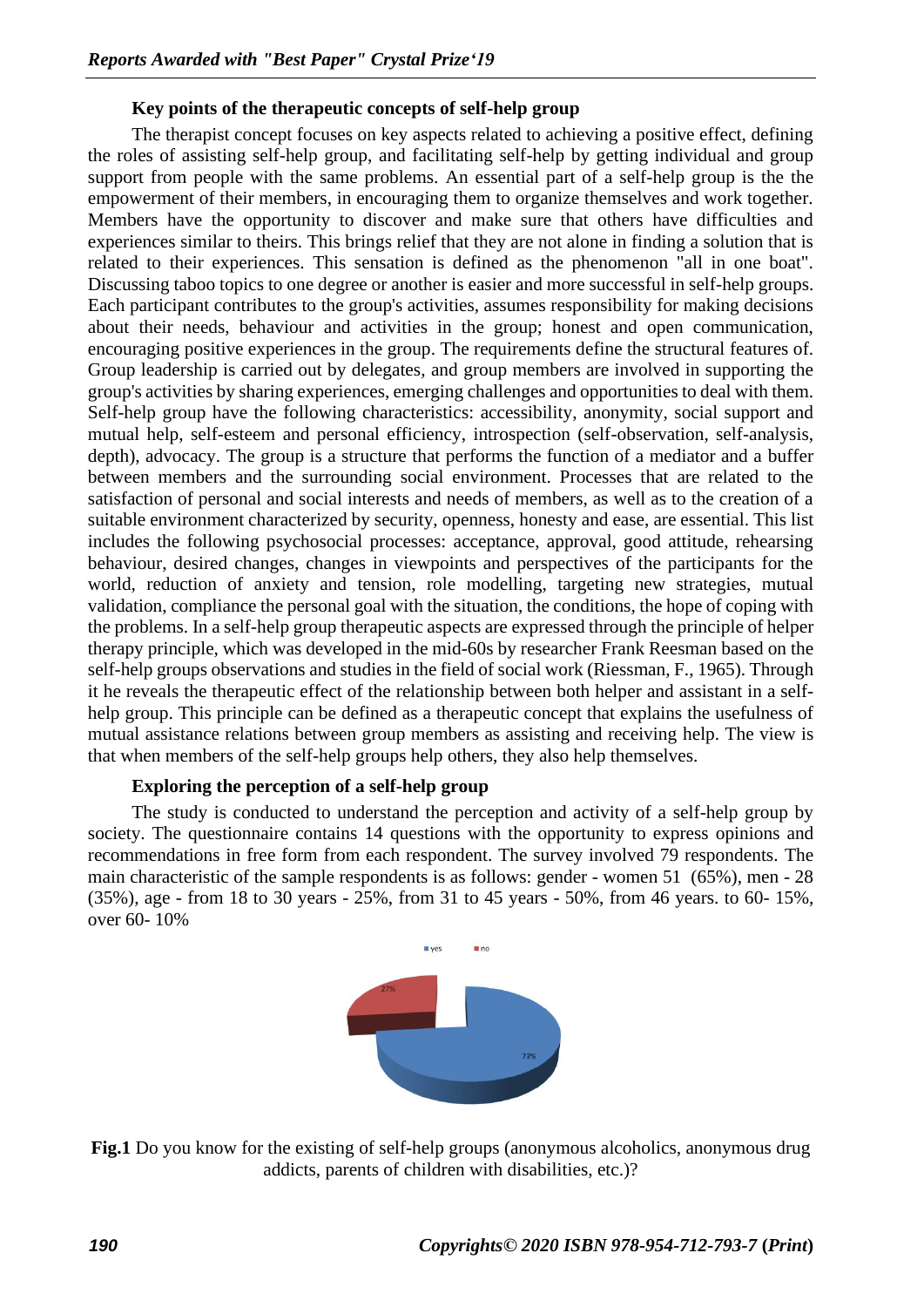

**Fig.2** In case you know, do you think that they could be useful with their activity and could help?

Out of 79 respondents, 73.4% were aware of the existence of the self-help groups. These are people mainly in the age range of 31 to 45 years (Fig. 1). From responding to what they think about the usefulness of a self-help group, 64.1% have a positive view for such groups and their help (Fig. 2).



**Fig.3** In case of need, are you going to visit such self-help group?



**Fig.4** Would you recommend to your relatives and friends?

Percentage of people willing to attend a self-help group, if necessary, are 61.5% (Fig. 3) and are in the age group 31-45 years. Respondents who would recommend joining groups of self-help to their relatives are 66.7% (Fig. 4). This reveals that they have a positive attitude towards the groups and would readily attract their relatives.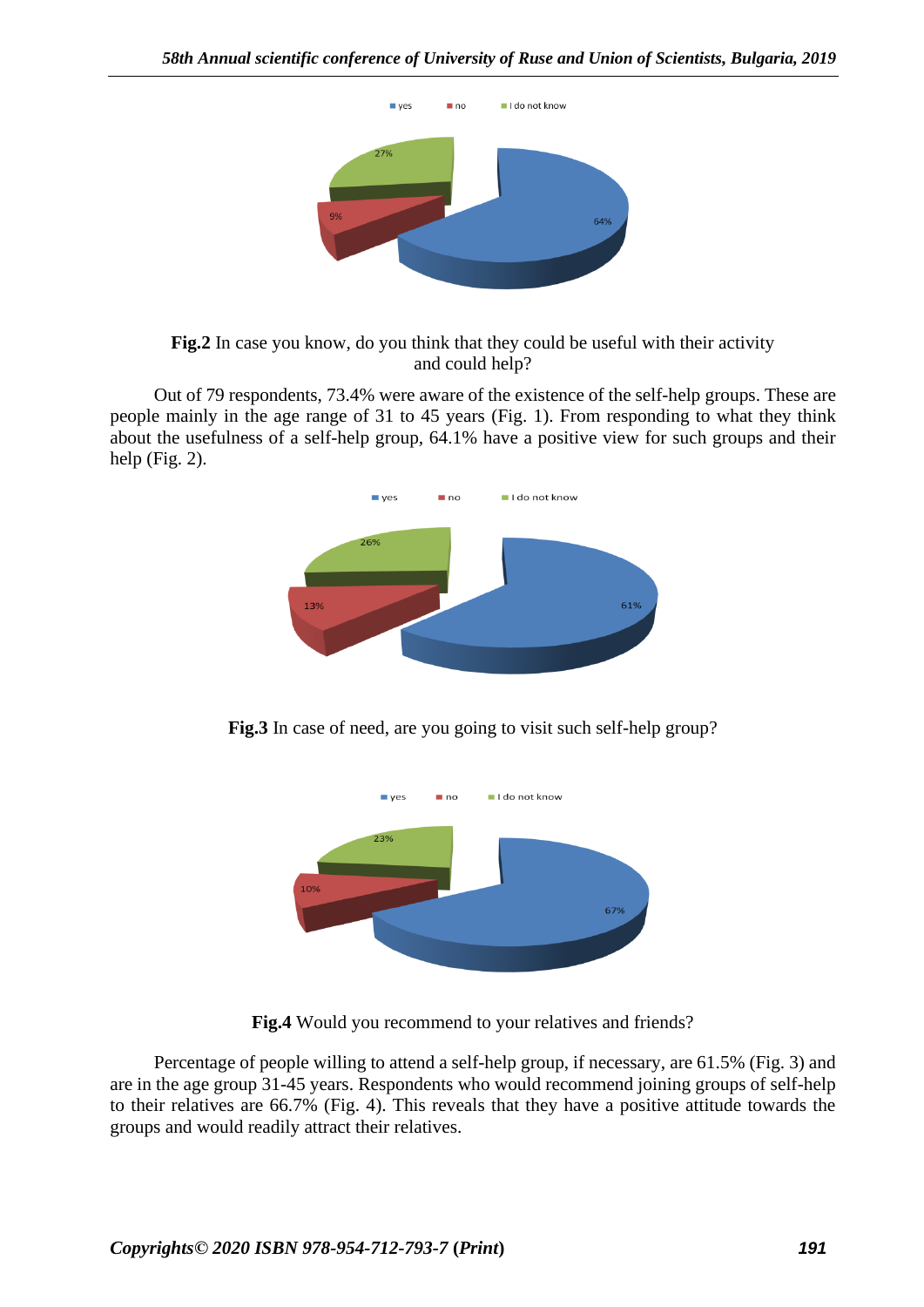

# Fig.5 According to you, membership in a group "face to face" or "online self-help group" would give better result?





Representatives of age group 31-45 (62%) declare willingness to participate in groups in which participants interact face-to-face, (Fig.5). The advantage is live contact and the opportunity to participate in a discussion. An age group of 18-30 years (20.5%) would prefer to participate in online self-help groups. This can be explained by the impact of modern information technologies, ensuring a higher degree of anonymity. Different answers are given to the question of how to deal with a problem (Fig. 6), with 34.6% preferring medical intervention, followed by 21.8% self-help groups, experience and help from a person overcome same problem.



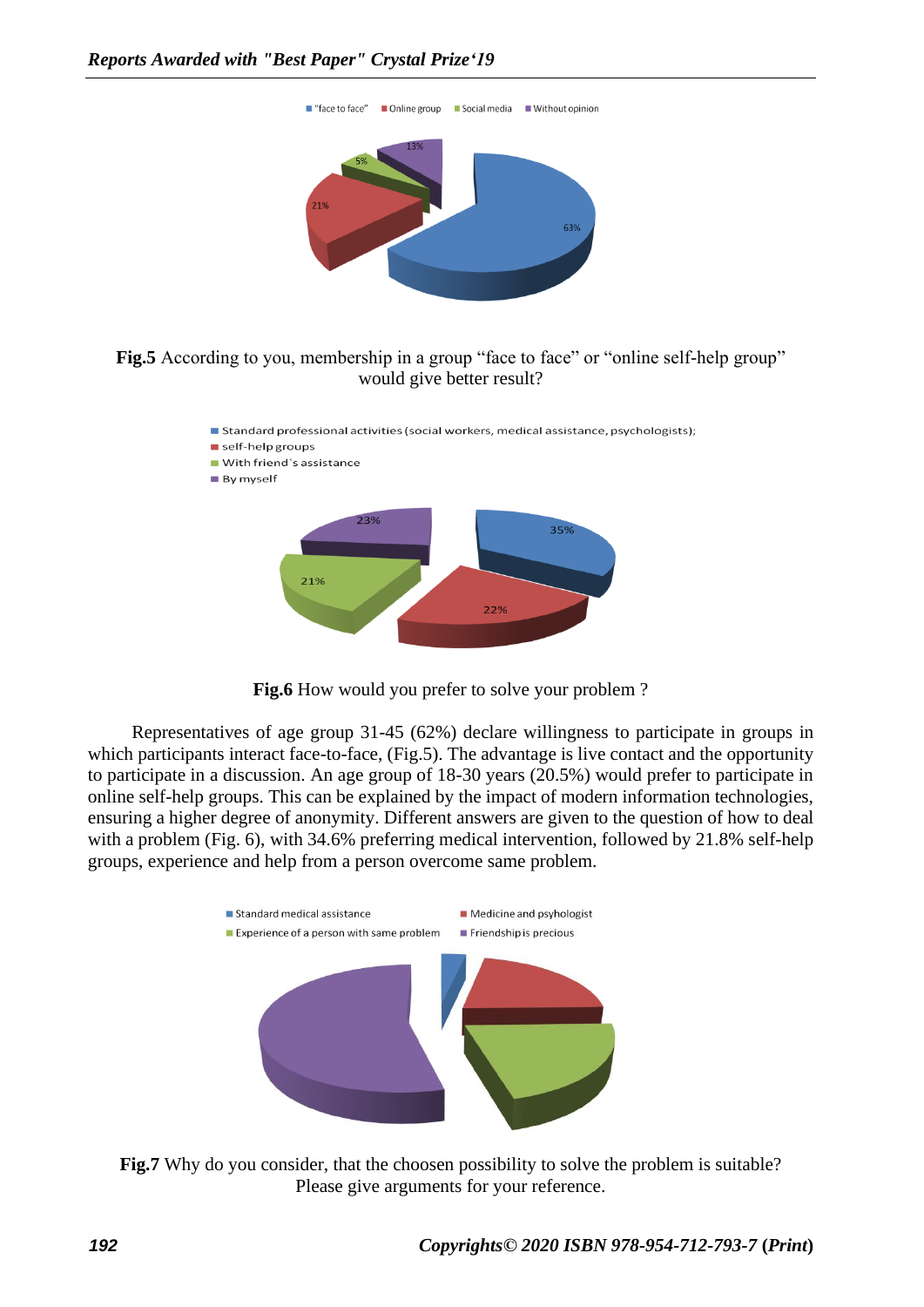Compared to other low-value responses, the highest rate - 21.5% - has been the chosen option to deal with the problem of experiencing and overcoming by another person, as well as providing appropriate advice and assistance. (fig. 7). This is the answer given by the respondents - a friend's help, a friend's advice, a hearing that is a good sign for the development of human relations and communication in our society today.





Less than half - 46.8%, are unaware of the self-help groups, which requires their popularization. Only 24.7% are familiar and whether an argument about public-sector activities is the opportunity to provide more information (fig.8).







**Fig.10** In case you are a member of such group, do you consider the information and help, enough for you?

*Copyrights© 2020 ISBN 978-954-712-793-7* **(***Print***)** *193*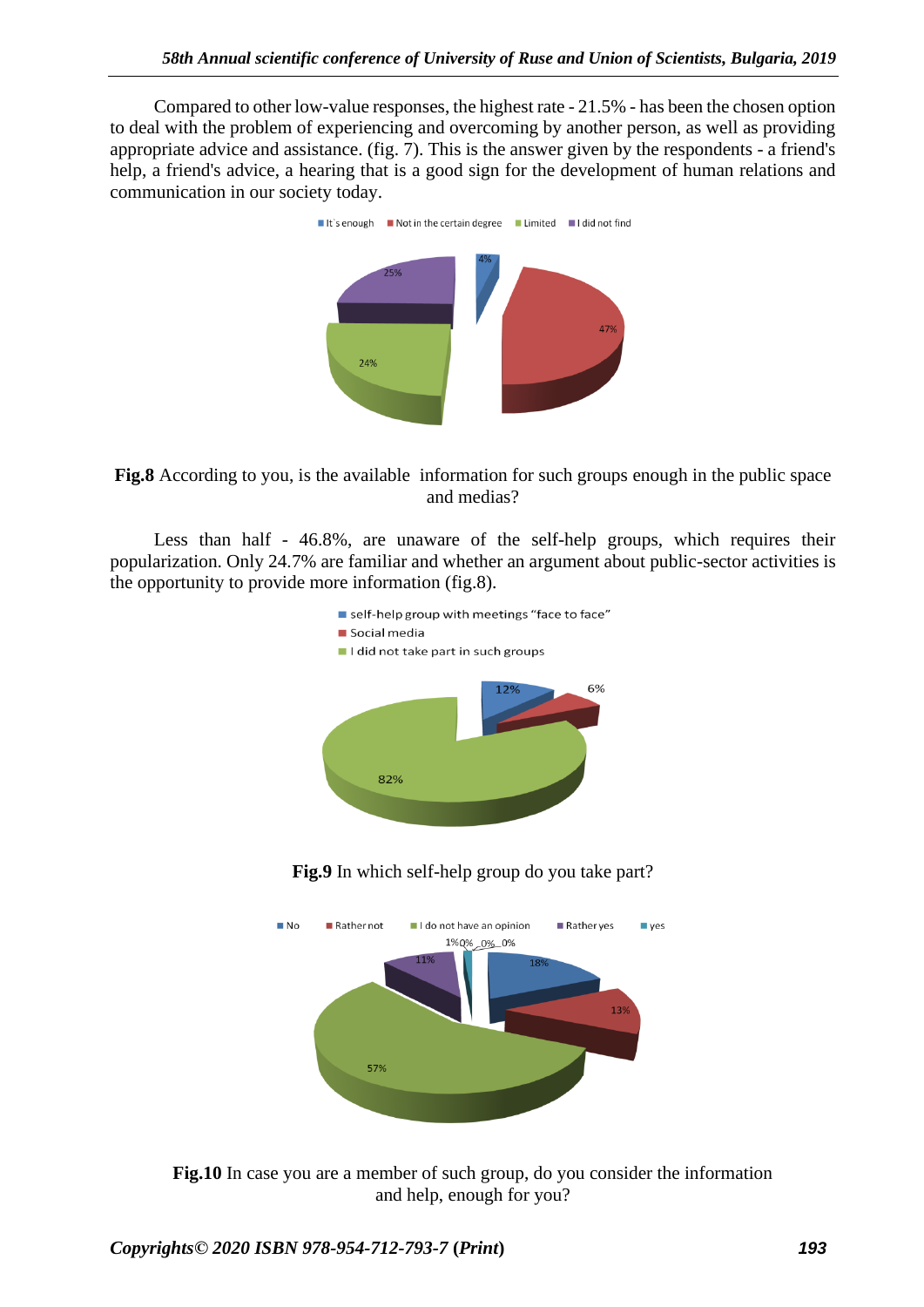Of the participants in the study, nobody has indicated that they are part of a self-help group -82.1% (Fig. 9). This demonstrates the need to be informed about the usefulness and assistance that membership can make in such a group. 56.6% of the respondents have the view that if they are members of a self-help group, the information would be insufficient and, given their expectations and perceptions, may or may not receive information (Fig.10).



**Fig.11** Would you take part in creating or to create such self-help group for a problem, that you have?





When asked whether they would be involved in setting up or whether they would create a self-help group on issues they face, a significant share of 25.6% think they would not join such a group because of insufficient information and negative adjustment (Fig. .11). With regard to the query issue, it is known that groups can be led by a non-professional, 35.9% have given a positive answer that they know. This shows that experiences and surrender are useful in self-help group (Fig. 12).



**Fig.13** What is your opinion about how can be promoted the activity of such self-help groups?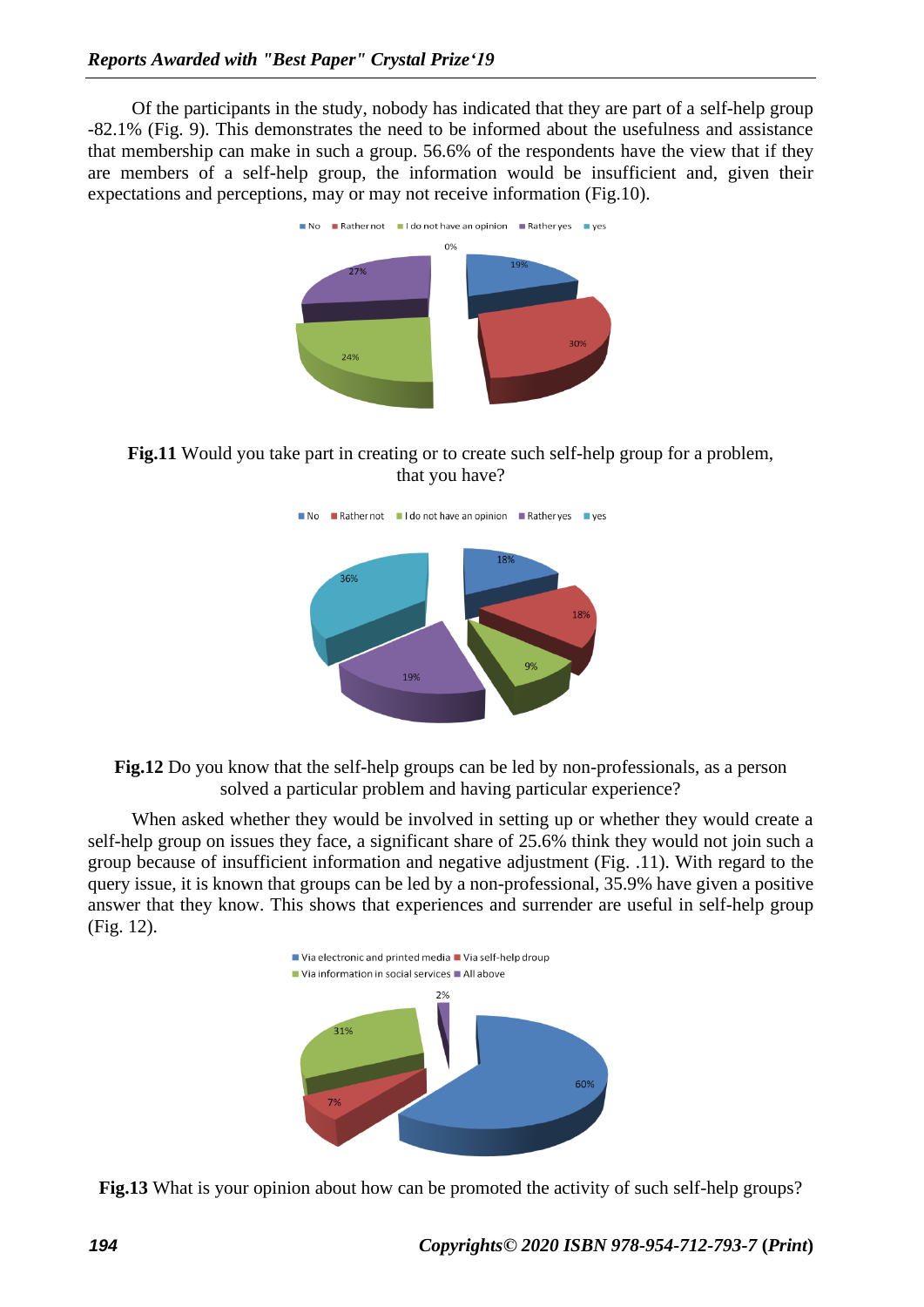

**Fig.14** Which is the place suitable for meetings of one self-help group?

The largest percentage of respondents - 60.3% who responded to the question of what their view of how the self-help group were being promoted - indicated that it was done through electronic and print media, because the information would reach more people in the community (Fig. 13). Relatively equal percentages indicate a library - 44.9%, and a park - 30.8%, as a suitable place for group for mutual assistances to meet, because this would greatly preserve the anonymity of each participant (Fig.14).

### **Discussion and conclusions of the study**

On the basis of quantitative and qualitative analysis of the survey data, the following conclusions can be drawn:

Most people are aware of and believe in the usefulness of the self-help groups - these are people mostly in the age range of 31 to 45 years. Regarding the usefulness of the self-help groups, a positive view of utility and help has a very high percentage of respondents. If necessary, they would visit a self-help group and recommend to their relatives if necessary. This reveals that there is a positive attitude towards the self-help groups and would be willing to attract close relatives to the participants. The 31-45 age group is willing to participate in groups in which participants interact face-to-face, as the advantage is live contact and the opportunity to participate in a discussion. An age group aged 18-30 preferred to participate in online self-help groups, which is determined by the impact of modern information technology and the higher degree of anonymity of self-help group. Different answers are given to the question of how to deal with a problem, but the preference is for the help of medical intervention, following the self-help groups, the experience and the help of a person who has overcome the same problem. The experience and overcome by another person is a choice for an opportunity to deal with the problem. Nobody has indicated that they are part of a self-help group. This demonstrates the need to be informed about the usefulness and assistance that membership can make in such a group. A large majority of respondents see that if they are members of a self-help group, the information would be inadequate and, given their expectations and perceptions, they may or may not receive one. Asked if they would be involved in creating or themselves would create a self-help group on issues they face, a significant proportion of them have a view that they would not join such a group due to insufficient information and negative adjustment. As far as knowing that groups can be led by a nonprofessional, ie not a social worker / psychologist, they have given a positive answer that they know. This shows that the experience and passing on from a person experiencing such a problem is useful in a self-help group . A large percentage of respondents have answered the question of what their views are about how to promote a self-help group. They have indicated that through electronic and printed media the information would reach more people in the community. Relatively equal percentages indicate a library and a park as a suitable place for meetings of the self-help groups as this would greatly preserve the anonymity of each participant. On the basis of the conclusions presented, we can summarize that the purpose of the interview was achieved.